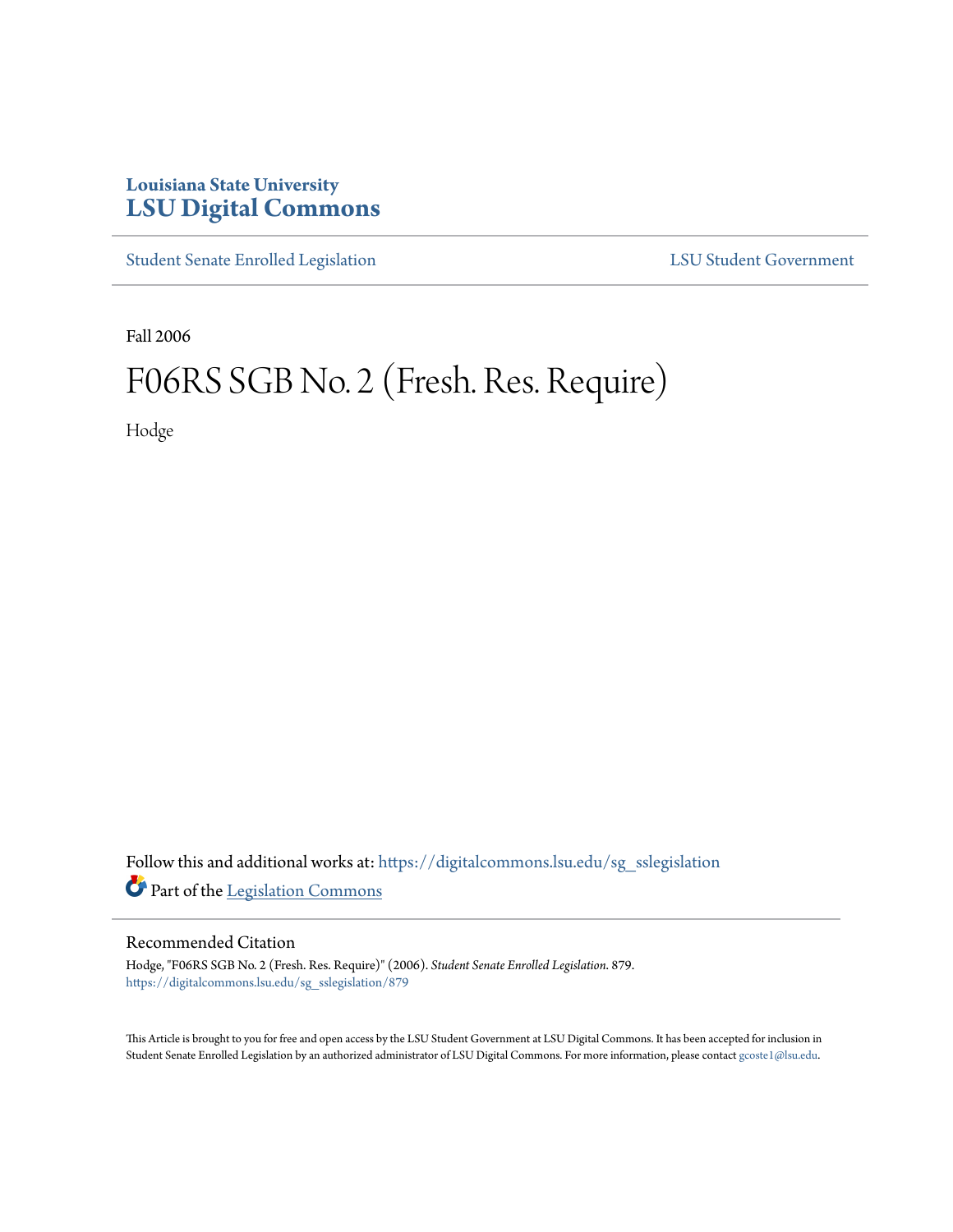|                                  | STUDENT GOVERNMENT         |                                                                                                                                                                                                                                                  | <b>ENGROLLED</b> |
|----------------------------------|----------------------------|--------------------------------------------------------------------------------------------------------------------------------------------------------------------------------------------------------------------------------------------------|------------------|
| $\frac{1}{2}$                    | LOUISIANA STATE UNIVERSITY |                                                                                                                                                                                                                                                  |                  |
| $\overline{4}$                   | <b>STUDENT SENATE</b>      |                                                                                                                                                                                                                                                  |                  |
| 5                                | Fo <sub>6</sub> RS         |                                                                                                                                                                                                                                                  |                  |
| 6                                | SGB No. 2                  |                                                                                                                                                                                                                                                  |                  |
| $\tau$                           | <b>BY: SENATOR HODGE</b>   |                                                                                                                                                                                                                                                  |                  |
| $\,8\,$                          |                            | <b>A BILL</b>                                                                                                                                                                                                                                    |                  |
| 9                                |                            | TO PLACE ON THE FALL 2006 STUDENT GOVERNMENT BALLOT A REFERENDUM TO                                                                                                                                                                              |                  |
| 10<br>11                         |                            | GAUGE STUDENT SUPPORT FOR THE PROPOSED FRESHMAN RESIDENCY REQUIREMENT.                                                                                                                                                                           |                  |
| 12<br>13<br>14                   | <b>PARAGRAPH 1:</b>        | WHEREAS, THERE IS CURRENTLY A PROPOSAL BEING CONSIDERED<br>BY THE UNIVERSITY THAT WOULD REQUIRE ALL FRESHMAN<br>UNDER THE AGE OF 21 WHO DO NOT RESIDE WITH THEIR                                                                                 |                  |
| 15                               |                            | PARENTS TO LIVE ON CAMPUS THEIR FIRST YEAR, AND                                                                                                                                                                                                  |                  |
| 16<br>17<br>18                   | <b>PARAGRAPH 2:</b>        | WHEREAS, THIS PROPOSAL WILL POTENTIALLY AFFECT EVERY<br>STUDENT IN THE FUTURE WHO DESIRES TO ATTEND LSU, AND                                                                                                                                     |                  |
| 19<br>20<br>21<br>22<br>23<br>24 | <b>PARAGRAPH 3:</b>        | WHEREAS, IT IS IMPORTANT TO GAUGE STUDENT SUPPORT FOR<br>THIS PROPOSAL TO ENABLE THE CAMPUS ADMINISTRATION TO<br>UNDERSTAND WHERE STUDENT OPINION IS ON THIS MATTER SO<br>AS TO MAKE AN INFORMED DECISION REGARDING THIS PROPOSAL,<br><b>AND</b> |                  |
| 25                               |                            |                                                                                                                                                                                                                                                  |                  |
| 26<br>27<br>28                   | PARAGRAPH 4:               | WHEREAS, THE VEHICLE FOR GAUGING STUDENT SUPPORT IS TO<br>PLACE A REFERENDUM ON THE FALL 2006 STUDENT<br>GOVERNMENT ELECTION BALLOT.                                                                                                             |                  |
| 29<br>30<br>31<br>32<br>33<br>34 |                            | THEREFORE, BE IT RESOLVED BY THE LOUISIANA<br>STATE UNIVERSITY AND AGRICULTURAL AND<br>MECHANICAL COLLEGE SENATE THAT THE FOLLOWING<br>REFERENDUM BE PLACED ON THE FALL 2006 STUDENT<br><b>GOVERNMENT ELECTION BALLOT:</b>                       |                  |
| 35<br>36<br>37<br>38<br>39<br>40 |                            | "DO YOU SUPPORT REQUIRING ALL FRESHMAN UNDER THE AGE OF<br>21 WHO DO NOT RESIDE WITH THEIR PARENTS SUBJECT TO<br>CERTAIN EXEMPTIONS FOR MEDICAL AND FINANCIAL REASONS TO<br>LIVE IN ON-CAMPUS DORMOTORIES?                                       |                  |
| 41                               |                            | IN FAVOR OF                                                                                                                                                                                                                                      |                  |
|                                  |                            | <b>AGAINST</b> "                                                                                                                                                                                                                                 |                  |
| 42                               |                            |                                                                                                                                                                                                                                                  |                  |
| 43<br>44<br>45<br>46<br>47       | <b>PARAGRAPH 5:</b>        | THIS BILL SHALL TAKE EFFECT AND THE PROPOSED REFERENDUM<br>SHALL BE PLACED ON THE FALL 2006 STUDENT GOVERNMENT<br>ELECTION BALLOT UPON PASSAGE BY A 2/3 (TWO-THIRDS) VOTE<br>OF THE LSU STUDENT SENATE.                                          |                  |
| 48<br>49                         |                            |                                                                                                                                                                                                                                                  |                  |